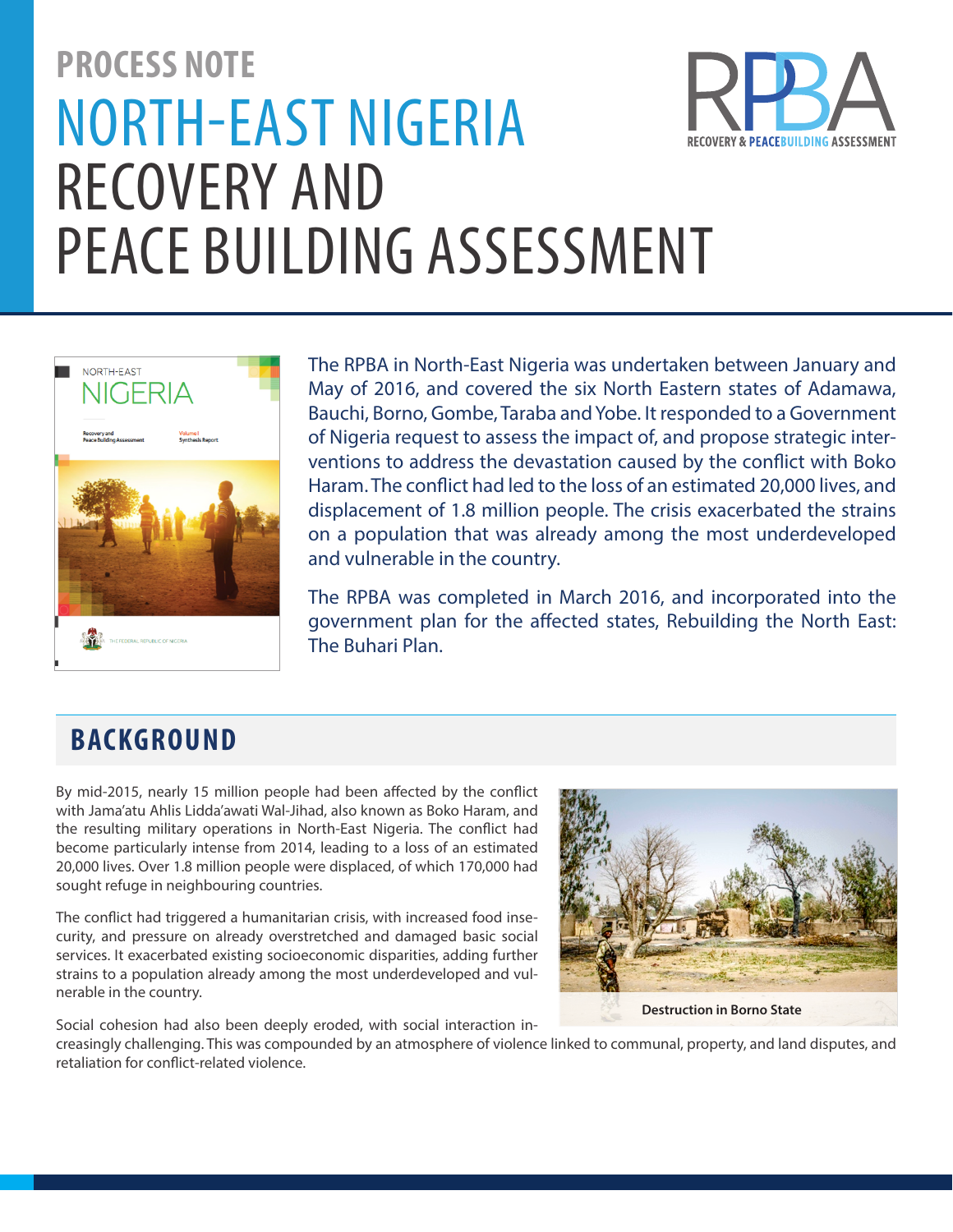

# **PRE-ASSESSMENT PHASE**

In August 2015, the Government of Nigeria, through the Office of the Vice President, requested assistance from the World Bank for an assessment of needs in the North East, and a review of, and support to, existing government plans. Based on the Joint Declaration<sup>1</sup> a joint European Union, United Nations and World Bank scoping mission took place in September.

The scoping mission met with representatives from government and the international community in order to define steps leading up to the assessment. These included a review of existing federal<sup>2</sup> and state<sup>3</sup> level plans, engagement between federal and state governments, and a shared understanding of the causes of the crisis in order to determine thematic areas for the assessment.

As part of this pre-assessment phase, video and telephone calls were held between EU, UN, and WB teams, and focal points in federal and state governments. This interaction included discussions on composition of team members for the assessment, the timing and output of the assessment, and a proposed schedule for visits to the six states. The pre-assessment took place between September and December 2015, and was essential in preparing for the assessment.

# **ASSESSMENT, PRIORITIZ ATION, AND PLANNING PHASE**



**Meeting in Adamawa State**

The assessment was launched at the end of January 2016 with a 2-day training and information event hosted by the Vice-President's Office of the Government of Nigeria. Over 200 participants attended the launch, representing federal and state governments, multilateral and bilateral donors, CSOs, IDPs, and the private sector. The launch workshop was followed by field visits to the affected states of Adamawa, Bauchi, Gombe, Taraba, Borno, and Yobe.

Based on the shared analysis of the crisis, four strategic recovery and peacebuilding objectives were identified:

- i. Contribute to the safe, voluntary and dignified return and resettlement of displaced populations
- ii. Improved human security, reconciliation and violence prevention
- iii. Enhanced government accountability and citizen engagement in service delivery
- iv. Increased equity in the provision of basic services and employment opportunities

A set of recovery and peacebuilding principles were identified, including national leadership and ownership, respect for humanitarian standards, human rights, conflict sensitivity, and broad-based participation.

To achieve these objectives, the assessment was divided into three thematic components:

- Peacebuilding, stability and social cohesion;
- Infrastructure and social sectors, and
- Economic recovery.

Cross-cutting issues were identified, including gender, human rights, explosive remnants of war, and youth.

A four-year time-frame was agreed, with a Stabilisation Phase in Years 1-2, and a Recovery Phase in Years 3-4. This structure reflected the reality of the situation in the North-East, with some geographic areas anticipating return of IDPs in the short term, and other areas facing more challenging security environments, expecting returns over the medium to long term.

<sup>1</sup> The 2008 Joint Declaration on Post-Crisis Assessments and Recovery Planning

<sup>2</sup> The Presidential Initiative for the North-East (PINE).

<sup>3</sup> The North-East States Transformation Strategy (NEST).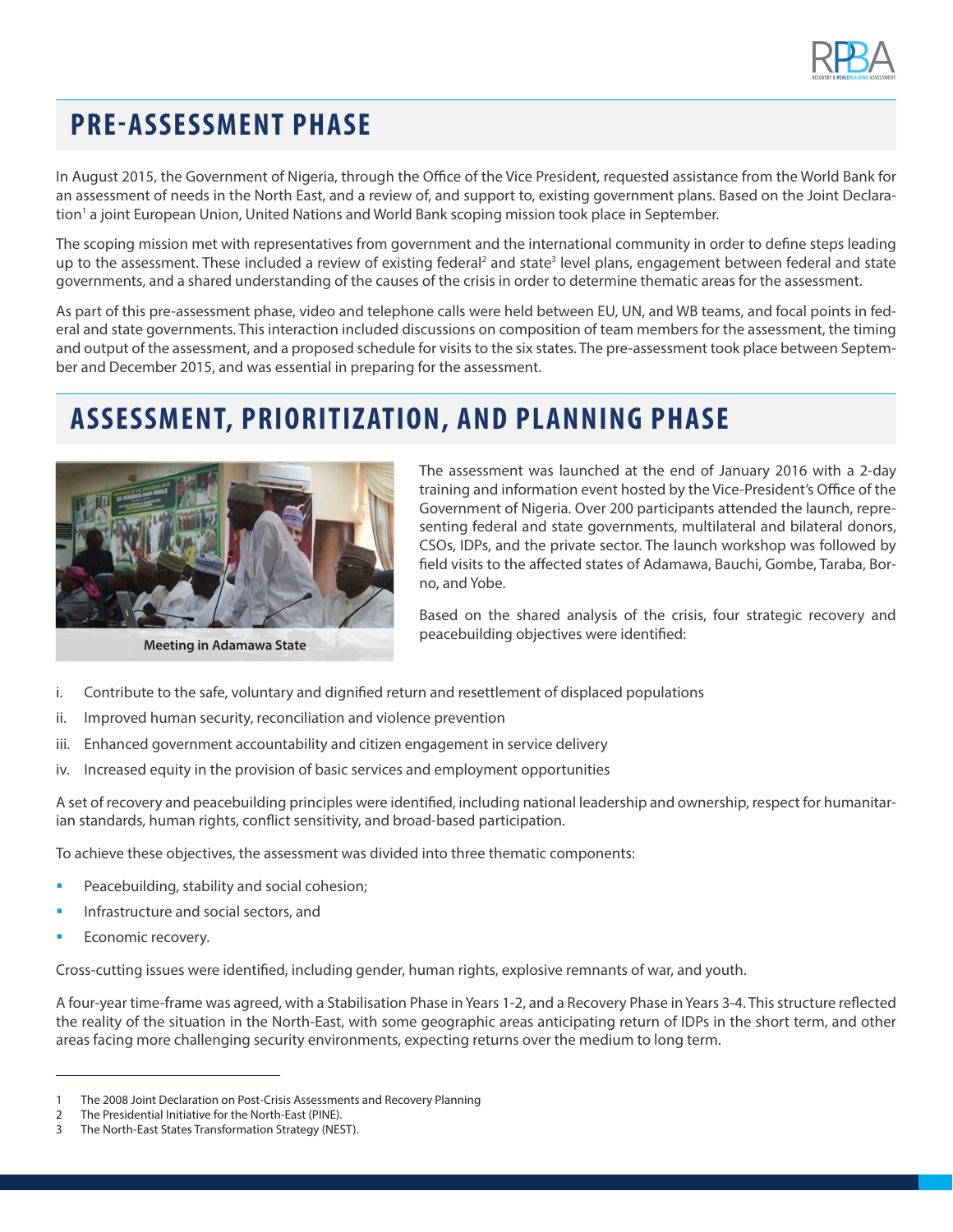

#### **Scenario planning**

Due to the fluid nature of the crisis, three possible scenarios were proposed in the RPBA.

- **•** Status quo scenario: that Boko Haram retains the ability to periodically stage attacks in the North-East, and occasionally further south or Abuja.
- **•** Best-case scenario: that government and coordinated international action limits the frequency, intensity and scope of attacks in the North-East.
- Worst-case scenario: a resurgence of Boko Haram.

The Status Quo scenario was used to develop the RPBA's recommendations.

#### **RPBA teams and organization**

Data assessment and report writing teams were organized by component, with federal and state government representatives working alongside experts from the tripartite agencies to collect and collate data, and to determine findings and recommendations. Component teams began their work in mid-February, starting with presentations by state governments on data on the impact of the crisis.

Where security concerns prevented access, satellite imagery was utilized to assist in data collection for the assessment. Satellite-based data collection proved most useful in the assessment of environmental damages to forest areas, and in damages to transit and transport infrastructure.

# **VALIDATION AND FINALIZATION PHASE**

Component teams worked during February and March to produce their assessment reports. This was an iterative process, including engagement with civil society and the private sector. In March and April 2016, meetings were held at federal and state governments to consult on and validate a consolidated assessment report. Of particular note were the meetings across the various state governments, and the engagement between federal and state governments. Recovery and peacebuilding priorities were defined in relation to the analysis of the causes of crisis, and the principles for recovery and peacebuilding.

The RPBA was finalized in May 2016, and was presented in three volumes. The first volume is the synthesis report, summarizing the findings from all states and all sectors. The second volume provides detail by component, and the third volume comprises the dedicated state reports.

# **DATA COLLECTION TOOLS UTILIZED**

The RPBA team used a variety of data collection tools to augment existing information. These included:

#### **Conflict analysis**

Understanding the causes of the crisis was a critical step in developing the thematic areas to be assessed. This was done in two stages. The first stage involved a review of key documentation; the second step included discussion and agreement on the causes of the conflict across international partners, and federal and state governments. This was important as the federal and state governments recognized the multiple causes of crisis that included aspects of ideology, environment, poverty and governance. The analysis also mapped out possible scenarios of evolution of the crisis, with a view to identifying the strategic and operational implications for implementation of recovery strategies and interventions proposed under the RPBA.

The analysis guided the development of the framework of strategic outcomes and priorities for recovery, and provided the means for the prioritization and sequencing of the needs identified in the three components of the assessment.